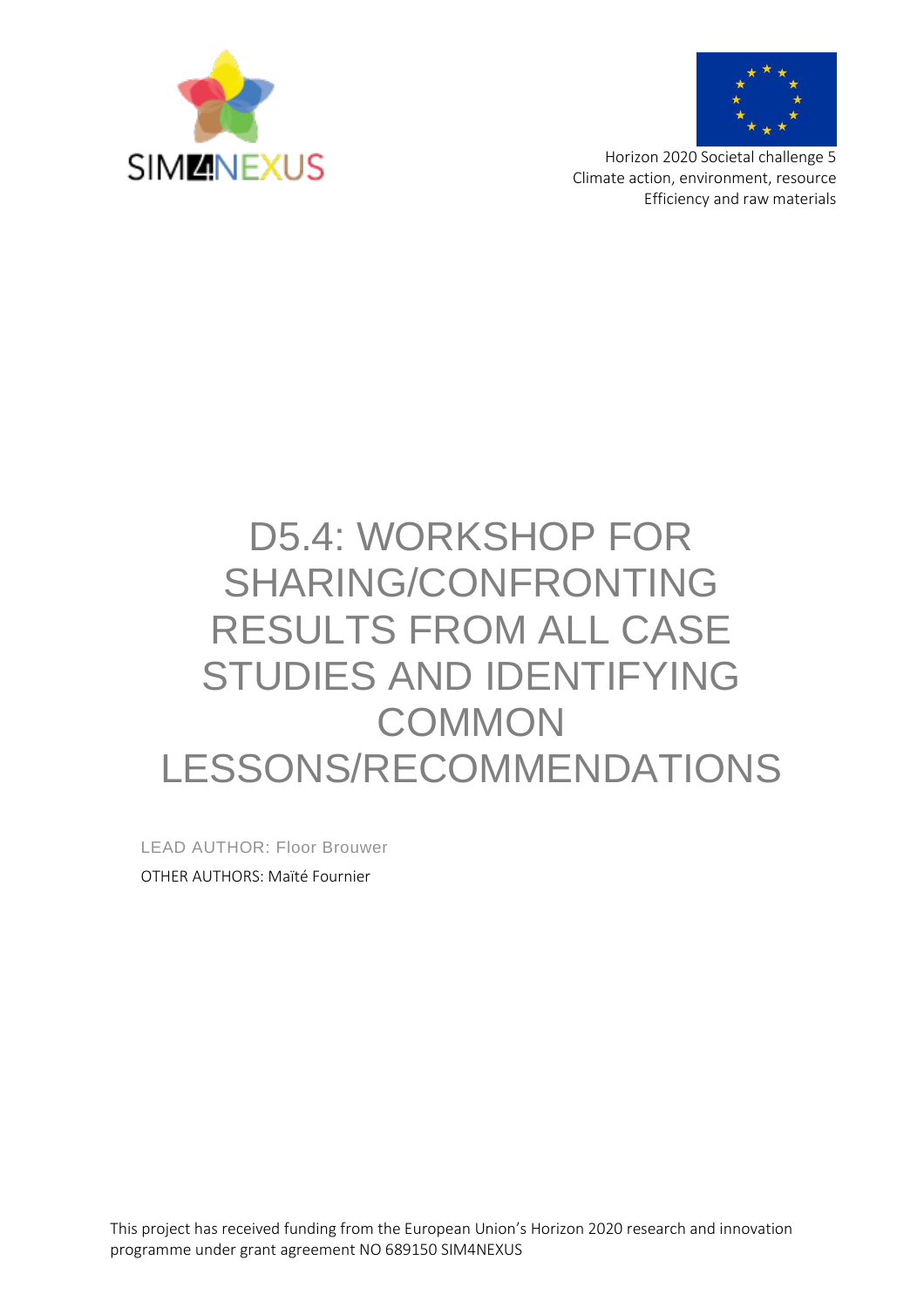| <b>PROJECT</b>                                                        | Sustainable Integrated Management FOR the NEXUS of water-land-<br>food-energy-climate for a resource-efficient Europe (SIM4NEXUS) |
|-----------------------------------------------------------------------|-----------------------------------------------------------------------------------------------------------------------------------|
| <b>PROJECT NUMBER</b>                                                 | 689150                                                                                                                            |
| <b>TYPE OF FUNDING</b>                                                | <b>RIA</b>                                                                                                                        |
| <b>DELIVERABLE</b>                                                    | D.5.4 Workshop for sharing/confronting results from all case studies<br>and identifying common lessons/recommendations            |
| WP NAME/WP NUMBER                                                     | Implementing Nexus-compliant practices / WP 5                                                                                     |
| <b>TASK</b>                                                           | <b>Task 5.2</b>                                                                                                                   |
| <b>VERSION</b>                                                        | Final                                                                                                                             |
| <b>DISSEMINATION LEVEL</b>                                            | Public                                                                                                                            |
| <b>DATE</b>                                                           | 31/12/2019 (Date of this version) - 30/09/2019 (Due date)                                                                         |
| <b>LEAD BENEFICIARY</b>                                               | WUR-LEI                                                                                                                           |
| <b>RESPONSIBLE AUTHOR</b>                                             | Floor Brouwer                                                                                                                     |
| <b>ESTIMATED WORK</b><br><b>EFFORT</b>                                | 2 person-months                                                                                                                   |
| <b>AUTHOR(S)</b>                                                      | Floor Brouwer (WUR-LEI) and Maïté Fournier (ACT)                                                                                  |
| <b>ESTIMATED WORK</b><br><b>EFFORT FOR EACH</b><br><b>CONTRIBUTOR</b> | 0.5 person-months                                                                                                                 |
| <b>INTERNAL REVIEWER</b>                                              | Maria Witmer (WP Leader)                                                                                                          |

### DOCUMENT HISTORY

| <b>VERSION</b> | INITIALS/NAME    | <b>DATE</b> | COMMENTS-DESCRIPTION OF ACTIONS          |
|----------------|------------------|-------------|------------------------------------------|
|                | <b>VERSION 1</b> | 19-12-2019  | SECTION 2 IS DRAFTED                     |
|                | <b>VERSION 2</b> | 30-12-2019  | <b>FIRST DRAFT FOR REVIEW BY AUTHORS</b> |
|                | FINAL            | 4-1-2020    | UPDATED AND FINALISED                    |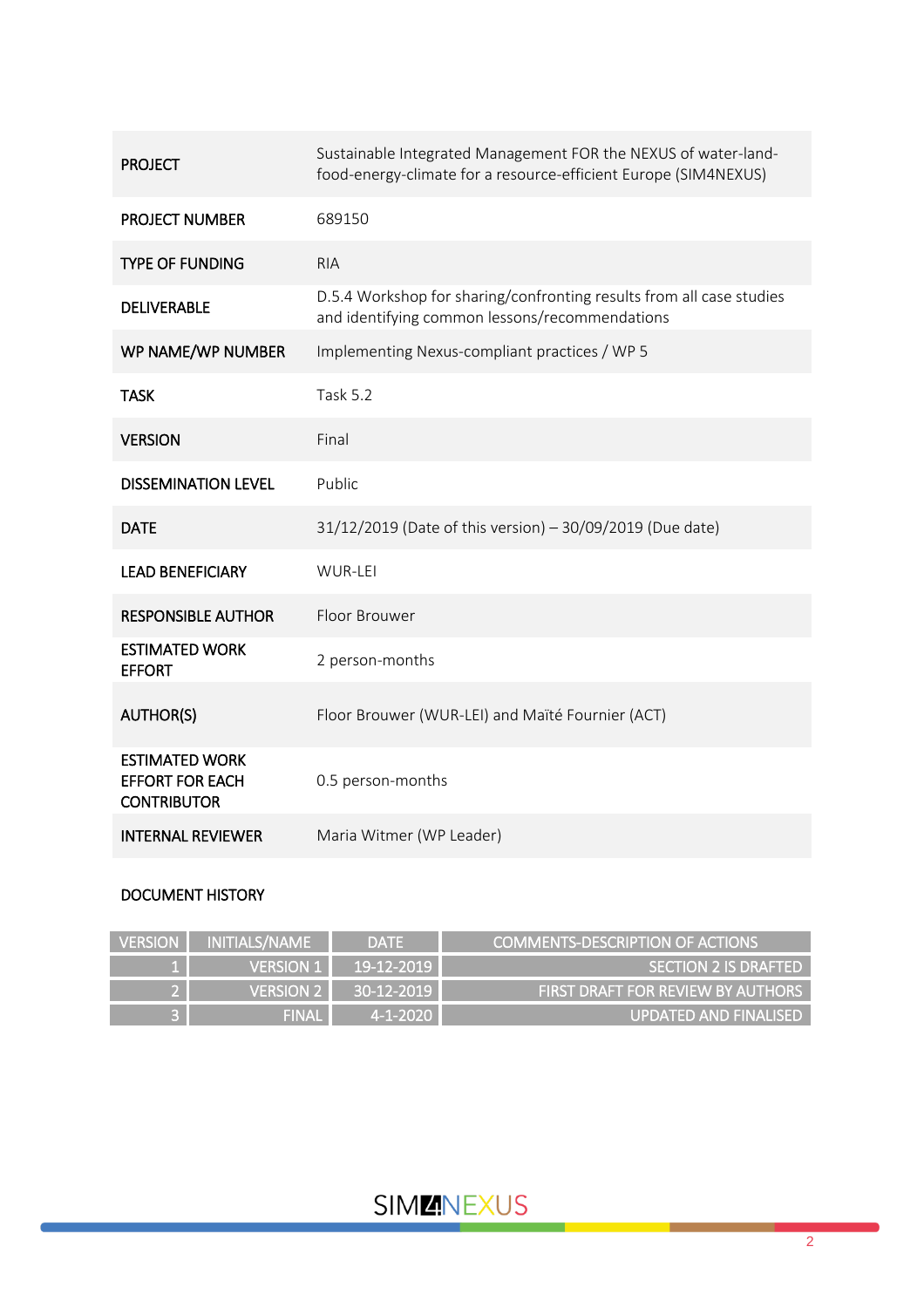# **Table of Contents**

| $\mathbf{1}$   |     |                                                                         |  |
|----------------|-----|-------------------------------------------------------------------------|--|
|                | 1.1 |                                                                         |  |
|                | 1.2 |                                                                         |  |
| $\overline{2}$ |     |                                                                         |  |
|                | 2.1 |                                                                         |  |
|                | 2.2 | Outcome of the workshop: approach adopted for policy recommendations  8 |  |
| 3              |     |                                                                         |  |
|                | 3.1 |                                                                         |  |
|                | 3.2 |                                                                         |  |
| 4              |     |                                                                         |  |
|                | 4.1 | Template for case studies to present their policy recommendations  12   |  |
|                | 4.2 |                                                                         |  |
| 5              |     |                                                                         |  |
|                |     |                                                                         |  |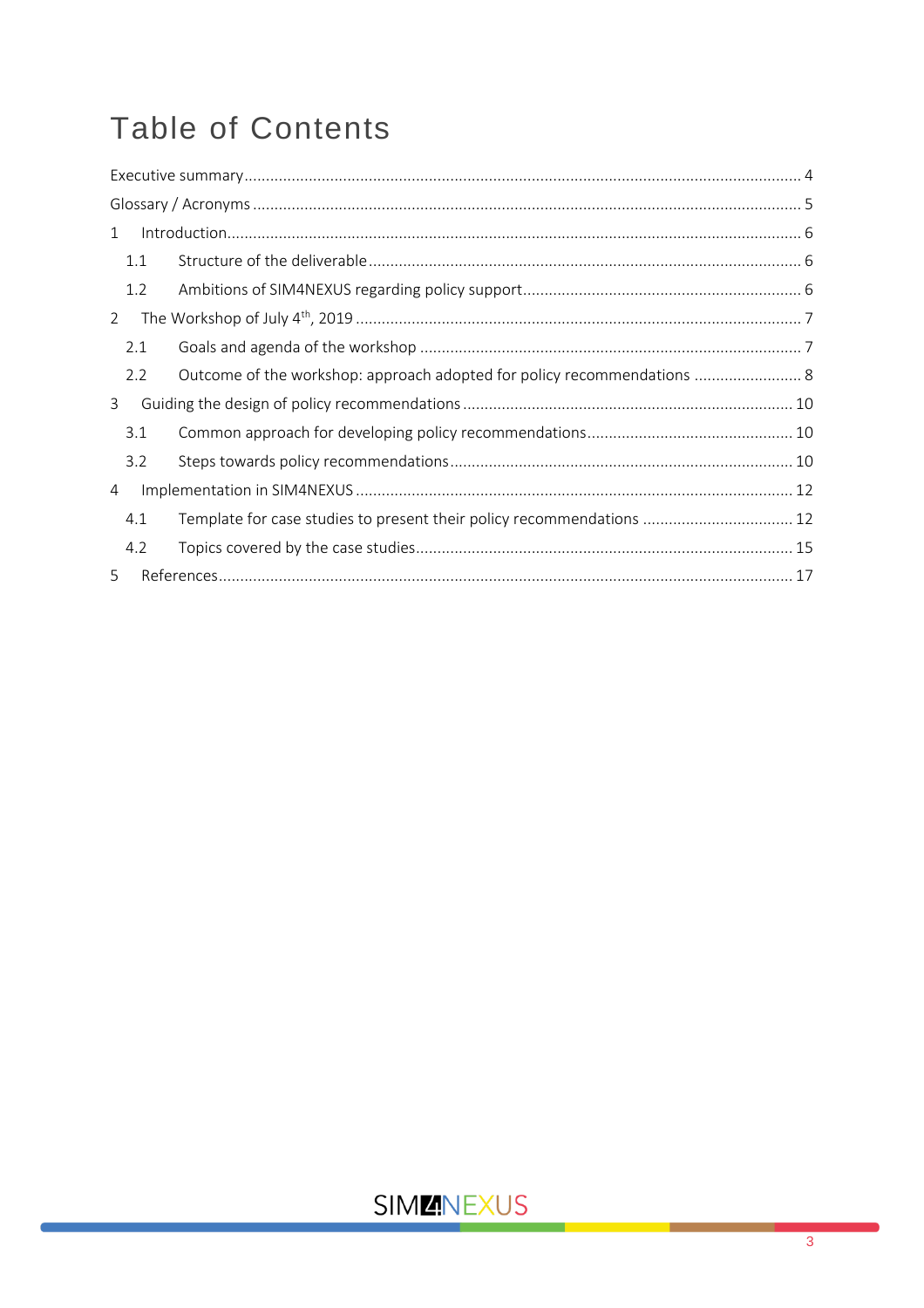# <span id="page-3-0"></span>Executive summary

Changes with respect to the DoA

No changes compared to the DoA.

### Dissemination and uptake

The deliverable will be used in the consortium to support the 12 case studies to develop policy recommendations. It will also be released through the project website, for further use by research projects to develop policy recommendations on the nexus of water, energy, food, land and climate. Policy recommendations could include (i) policy measures (e.g. to change food diets, reduce deforestation, or increase energy efficiency in industry), (ii) policy instruments, including standards or targets regarding emissions and economic or (iii) accompanying measures (including financing, communication, governance), to ensure that policy coherence and Nexus compliance becomes a reality. The following steps are drawn from literature towards an 'actionable policy brief' and will be introduced in our activities: (i) be focused, (ii) be analytic, (iii) be aware of how policies are made, (iv) be a changer, (v) be active, (vi) be short, (vii) be scientific, and (viii) be realistic.

#### Short Summary of results

The report does support the case studies in SIM4NEXUS to identify policy recommendations.

Evidence of accomplishment

Report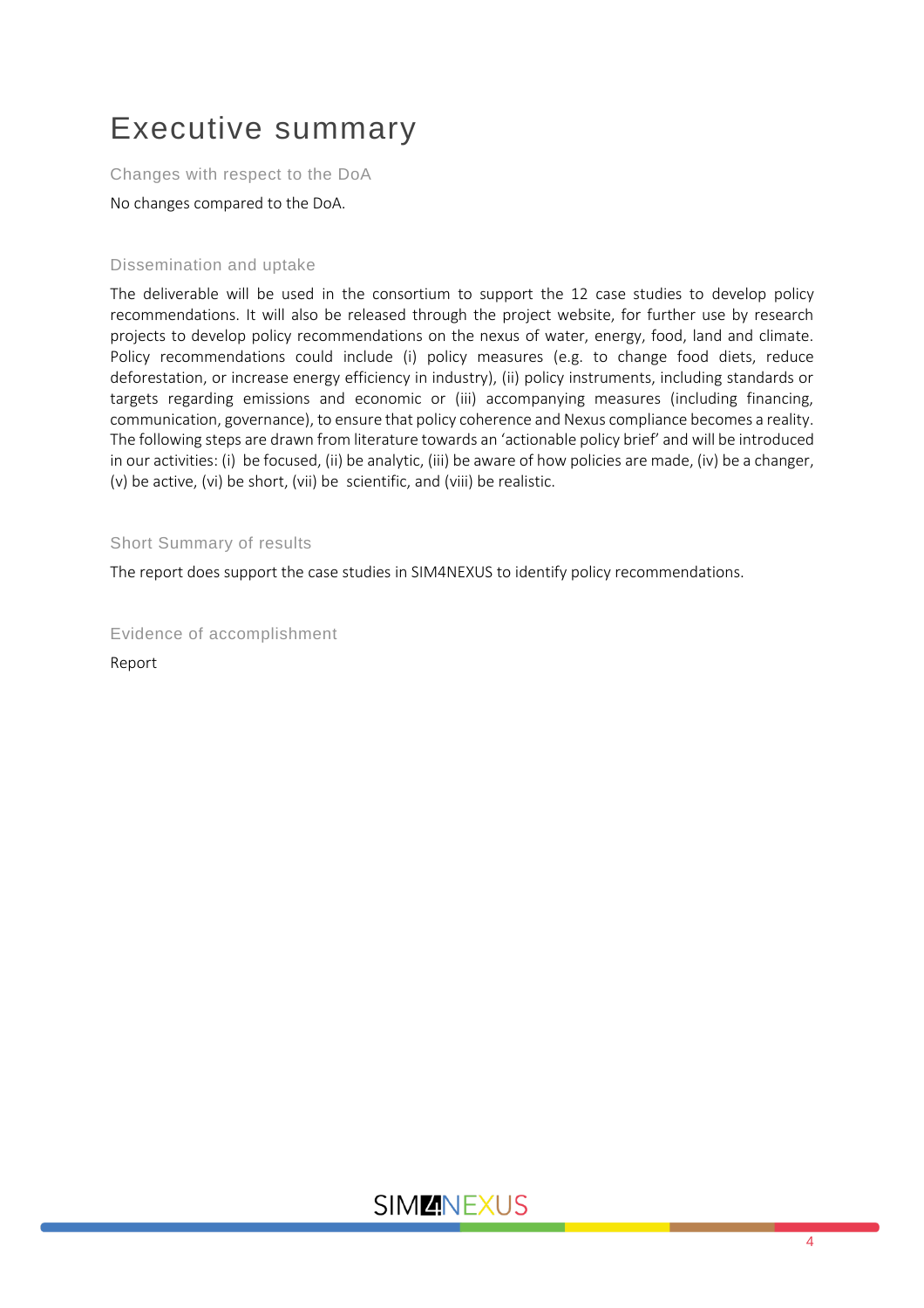# <span id="page-4-0"></span>Glossary / Acronyms

| <b>CAP</b> | <b>COMMON AGRICULTURAL POLICY</b> |
|------------|-----------------------------------|
| <b>SDM</b> | SYSTEM DYNAMICS MODELLING         |
| TM         | <b>THEMATIC MODELS</b>            |

## **SIMMNEXUS**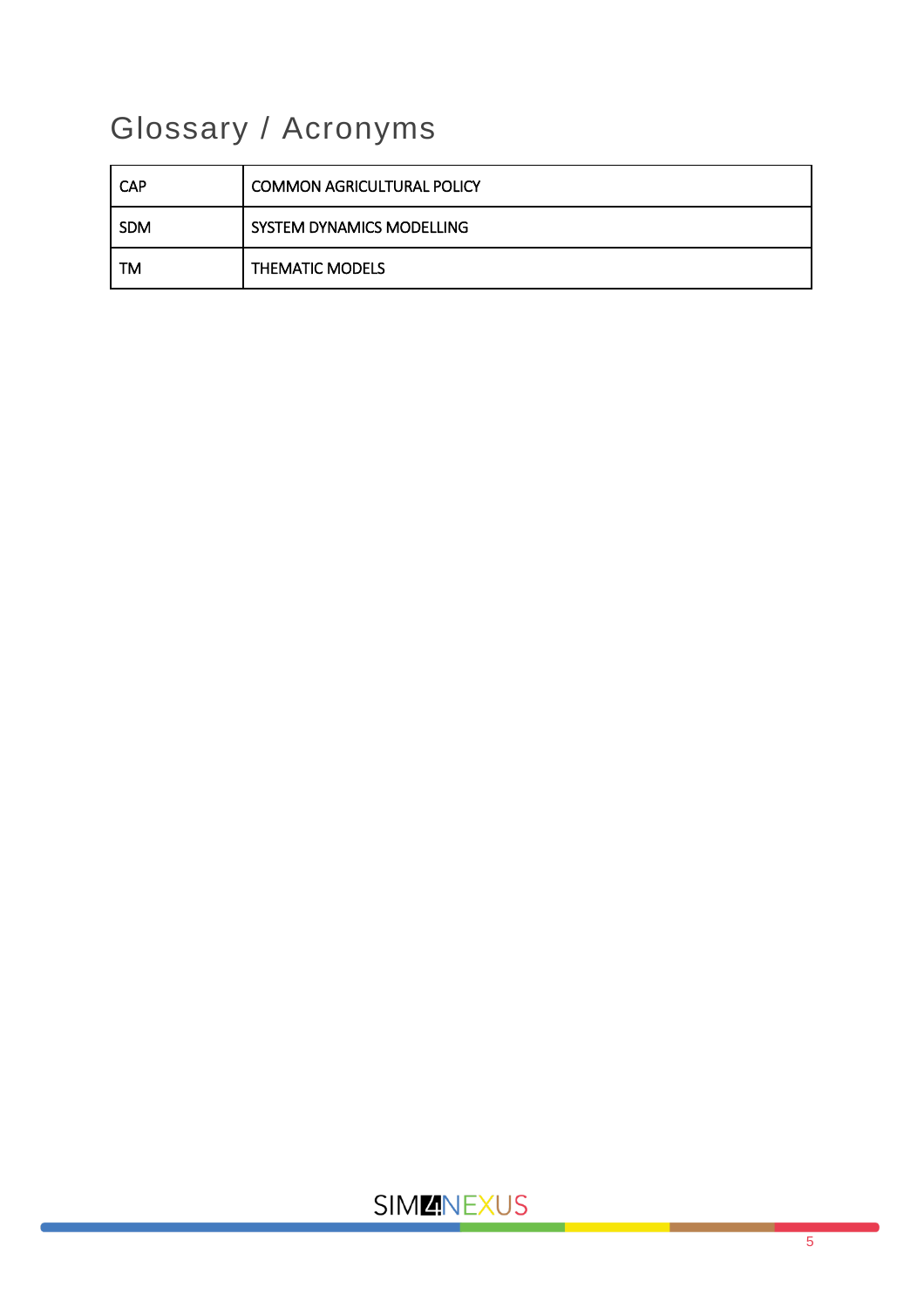# <span id="page-5-0"></span>1 Introduction

## 1.1Structure of the deliverable

<span id="page-5-1"></span>The main objective of the current deliverable is to support the case studies in SIM4NEXUS to identify policy recommendations. A workshop is held during the project meeting in Riga (4 July 2019) (14-16.30 pm) and all 12 case studies are present. The workshop is prepared by WP2, WP3, WP4 and WP5, and is aimed to support the case studies to develop policy recommendations. The workshop supports sub-task 5.2.3 (Modelling for addressing the nexus challenges), and the agenda includes an introduction in plenary regarding the ins and outs of policy recommendations, followed by two interactive rounds of working on policy recommendations, with a wrap-up and follow-up.

The workshop is presented in Section 2 of this report, and is aimed to agree upon a common approach to develop policy recommendations from the 12 case studies in SIM4NEXUS. In addition, some early examples of policy recommendations from the case study in Sweden are shared in the consortium.

Section 3 of the deliverable offers a summary of actions to support the case studies to develop policy recommendations for their work. Finally, the different steps are presented to support the case studies in drafting their policy recommendations, either drawing from an analysis of multiple runs of the SDM and complemented with available policy reviews, or alternatively from playing the Serious Game with stakeholders in the case studies (Section 4 of the deliverable).

## <span id="page-5-2"></span>1.2Ambitions of SIM4NEXUS regarding policy support

SIM4NEXUS has a range of ambitions to support Nexus-compliant practices in Europe:

- 1. Focus on resource efficiency in Europe and a low-carbon economy in Europe. Innovative approaches for a low-carbon economy are searched for. There are challenges in the transition towards these ambitions and SIM4NEXUS could facilitate the understanding of such challenges. Pathways that lead to sensible adaptation and mitigation options for sustainable and resilient ecosystems and societies under climate change are developed.
- 2. Focus at better designed and integrated strategies, support nexus-related policies and nexuscompliant decision-making, and adopt systems-thinking in policy making. We take into account interactions between different scales (regional, national, transboundary, continental and global scales), and at different time horizons (short, medium, long-term). This is largely achieved through the workshops and interaction with practitioners from policy, business, civil society, knowledge brokers. Policy recommendations are structured in a way to identify the best scales at which they can be addressed, ranging from a specific case study to the European or global scales. Also, preconditions are indicated for ensuring their effectiveness, if implemented.
- 3. Barriers for the successful implementation of such policies are made explicit, and options are identified for their removal (e.g. removal of silos across the Nexus dimensions).
- 4. Identify the best scales at which policy recommendations can be addressed for ensuring their effectiveness (regional, national to continental or global).
- 5. Added value of the concepts and tools from SIM4NEXUS (e.g. scientific framework, complexity science framework to support decision-making and identify policy recommendations that are nexus-compliant) are brought to the attention of stakeholders.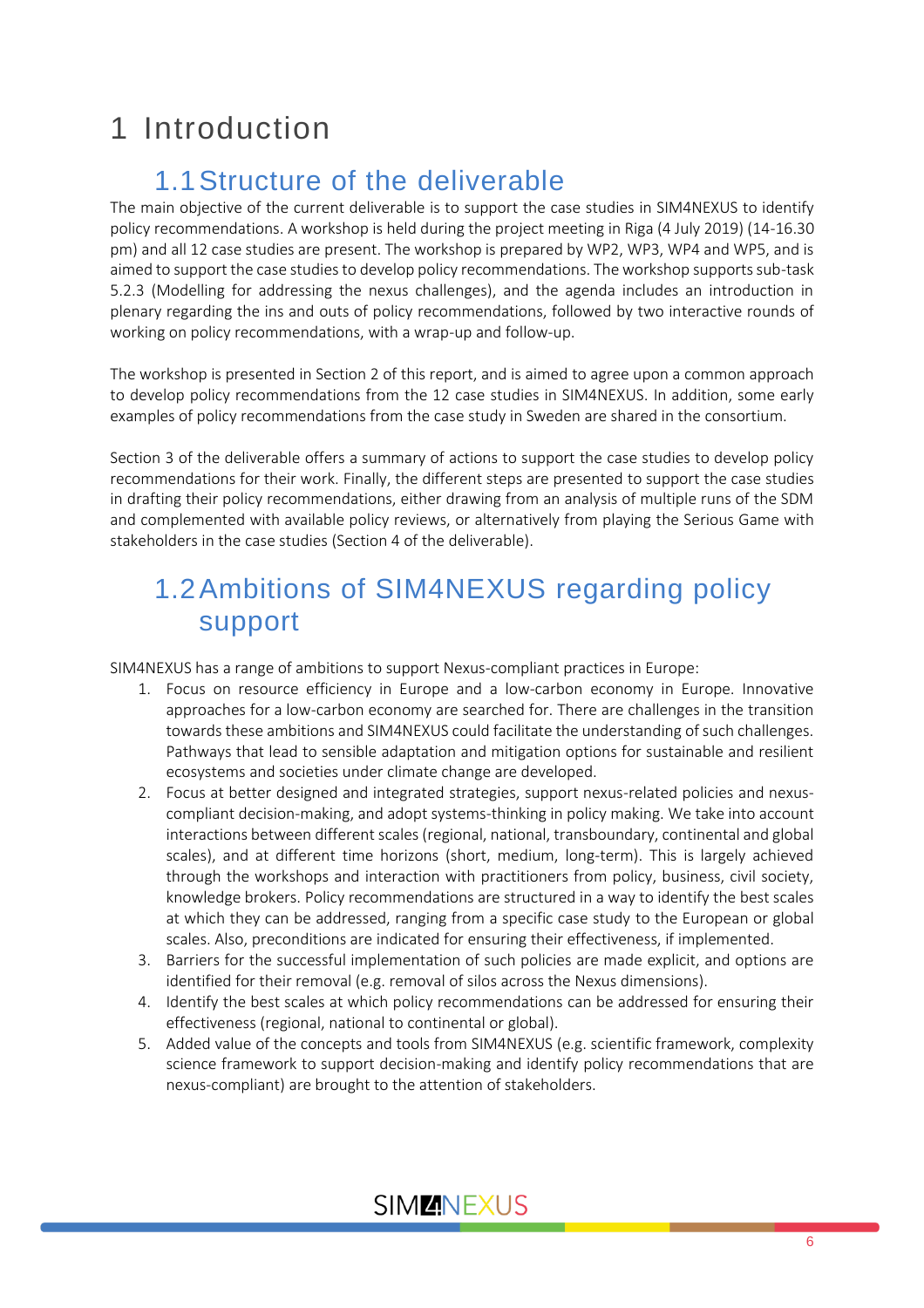# <span id="page-6-0"></span>2 The Workshop of July 4<sup>th</sup>, 2019

## <span id="page-6-1"></span>2.1Goals and agenda of the workshop

The goals of the workshop are:

- Gain insight in the state-of-the art development of policy recommendations in case studies;
- Establish a common understanding and approach for policy recommendations;
- Address how to bridge the gap between scientific work (e.g. research findings, model outcomes) and policy recommendations, using the 'outside-inside approach';
- Share experiences and discuss content, as well as the process to achieve this.

The workshop is an important step towards the planning of three subsequent deliverables in WP5 and WP2:

- D5.4 Workshop for sharing/confronting results from all case studies and identifying common lessons/recommendations (due for September 2019, but submitted in December 2019)
- $D5.5$  Twelve reports (one report per case study), but combined in a single document, presenting the outcome of Task 5.2) (due for November 2019, but due for submission in March 2020)
- $D5.6$  Report summarising the policy recommendations from all case studies (due for November 2019, but due for submission in March 2020).
- D2.5 Strategies towards a low-carbon and resource efficient Europe (due for May 2020).

The following ambitions are important to develop policy recommendations in SIM4NEXUS:

- Focus on achieving a low-carbon economy and resource efficiency in Europe. New and innovative approaches for achieving a low-carbon economy are identified.
- Adaptation and mitigation options for sustainable and resilient ecosystems and societies under climate change are explored. Nexus compliant practices are tested, including integrated policies and strategies, and systems-thinking are used.
- Interactions between different scales and different nexus components are taken into account. Focus is on the EU, EU-wide and different spatial scales of the case studies, with a view to propose adequate scales at which policy recommendations can be addressed.
- Pre-conditions for ensuring effectiveness are identified, and how they can be implemented in practice, also removing barriers for its implementation, including the changes in legislation that might be needed, while addressing factors hampering achieving policy ambitions or concluding ambitions might be unrealistic in the short-terms.

The above ambitions will support the added value of the methodologies and tools developed and tested in SIM4NEXUS. Such ambitious objectives are tested in the following ways:

- Case studies take into consideration a full spectrum of achieving a low-carbon economy, regarding spatial scales, socio-economic and institutional contexts.
- Sources of information include modelling (e.g. Thematic Models, System Dynamics Modelling SDM), literature survey from policy documents and other means or frameworks.
- Governance processes and policy instruments are investigated, and the socio-economic implications of upcoming policies are analysed.
- Participatory approaches with stakeholders and decision makers are adopted, using interactive workshops, interviews, playing Serious Games, in order to shape policy recommendations together with stakeholders.
- Cost-effective policy strategies are examined, policy coherence is addressed and combinations of policy domains are tested.

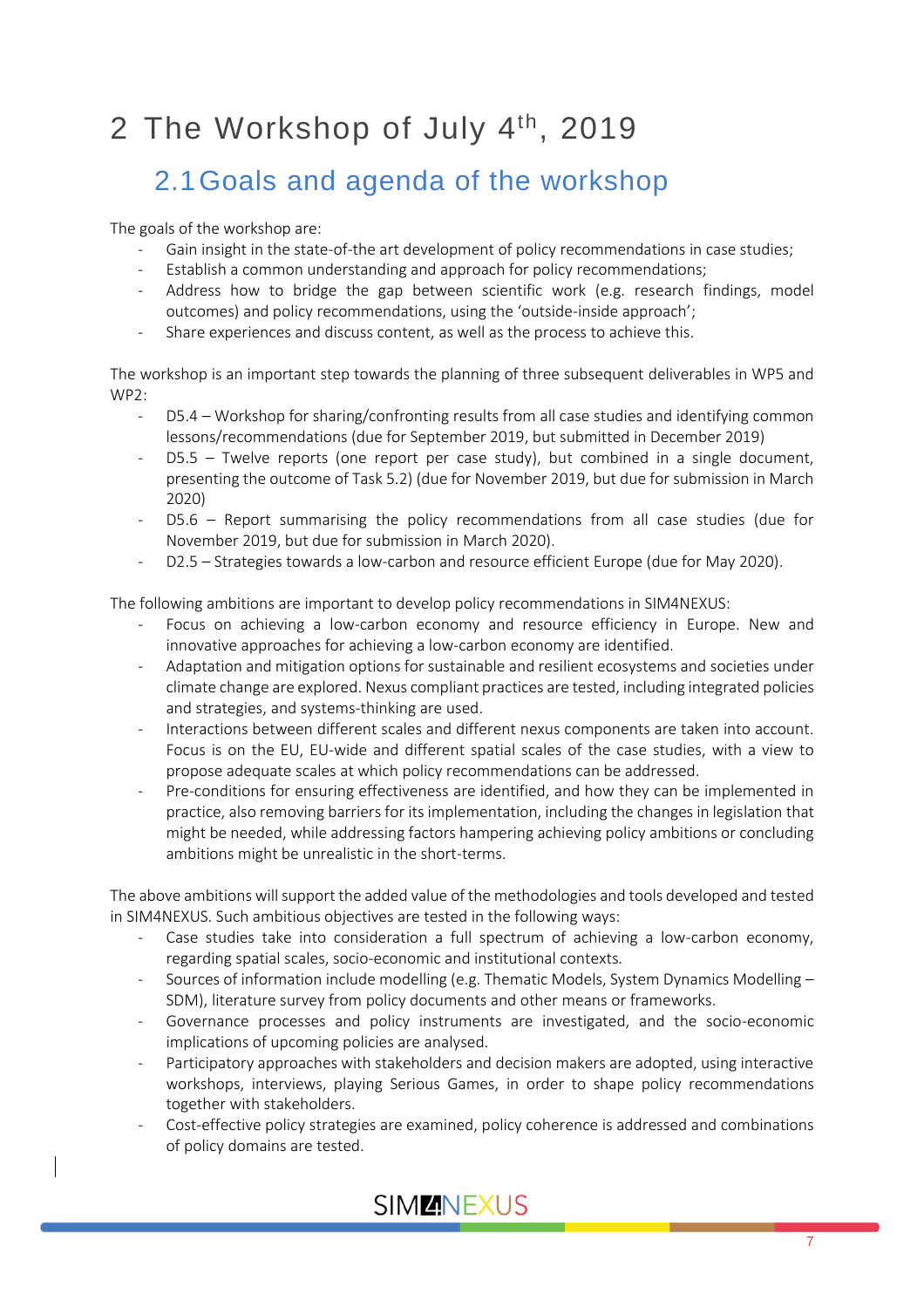In order to meet the above goals, the WP leaders have drafted the following workshop agenda.

14.00 Workshop (WP2, WP3, WP4, WP5) (Maria Witmer, Lydia Vamvakeridou-Lyroudia, Xavier Domingo, Maïté Fournier) (Lead: Maria Witmer)

The workshop will support Deliverable D5.4 (sharing/confronting results from all case studies and identifying common lessons/recommendations) (due for September 2019). A note is drafted in advance regarding policy recommendations. Following an introduction, the case studies will each present their initial version of policy recommendations.

The list of policy recommendations will be updated by each case study after the project meeting.

 $*$  14.00 – 14.30: Plenary introduction regarding the ins and outs of policy recommendations. This will support Deliverable D2.5 (Strategies towards a low-carbon and resource efficient Europe) (due for Month 48, May 2020) (and specific deliverables in WP5).

- ❖ 14.30 15.30: First round of working on policy recommendations
- $*15.30 16.30$ : Second round of working on policy recommendations
- $* 16.30 16.45$ : Wrap-up and follow-up (in plenary)

In the first round, the case studies at global and national scales present their policy recommendations and the method to develop these recommendations. Greece and Sweden are front-runners and showcase their approach to the other case studies. A discussion is moderated with all participants in the first round.

In the second round, the case studies at European, transboundary and regional scales present their policy recommendations and the methods to develop them. South-West-England and Sardinia are the front-runners. The European case study also has experience to share, on how to use modelling results to draft policy recommendations. This experience was shared earlier in plenary (other session of the Project Meeting agenda).

### <span id="page-7-0"></span>2.2Outcome of the workshop: approach adopted for policy recommendations

The case studies in SIM4NEXUS have several sources of information to define policy recommendations:

- Outcomes from modelling (e.g. thematic models and SDM) and data mining, enabling to make trade-offs explicit and to explore synergies. Similarly, these tools enable to understand cost effectiveness and distance to targets with different measures under alternative policy scenarios.
- Policy analysis using documents, literature, interviews and workshops, to focus on policy coherence. The knowledge of processes and organizations of policies result from workshops, interviews or playing the Serious Game. The focus is put on factors for the success or failure of policies (e.g. to enhance policy coherence).

Tailor-made approaches might be used in the case studies, with a view to share experiences and establish commonly-shared recommendations that could be grouped towards more generic policy recommendations.

Processes and methods to develop SIM4NEXUS policy recommendations in the case studies build upon the following 'rules' :

- involve stakeholders, as early as possible in the process
- focus on trade-offs and synergies, forget about the rest (no added-value from SIM4Nexus)
- find the right moment/place in the policy processes, know the policy processes well
- use results from the global and EU case studies to frame your policy recommendations in a wider context of changes

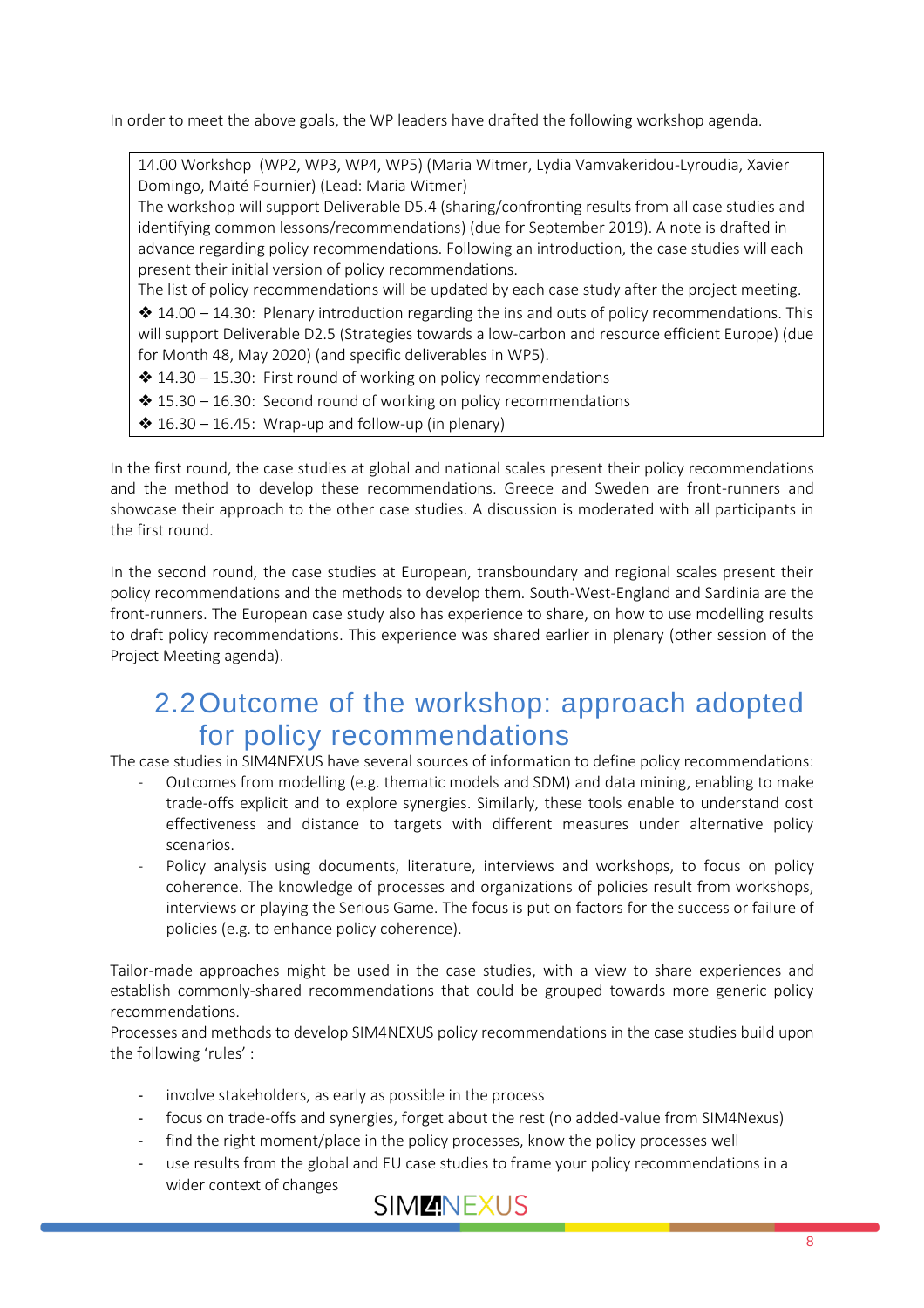- all policy recommendations to be evidence-based (use results from TM and SDM)
- be provocative, bring new ideas
- carry-out a sensitivity analysis on the TM or SDM results to see which policy options are more impactful and to see which ones are more context-dependent
- write your policy recommendations from the policy makers point of view (they want to know who are friends or foes)
- challenge the policy-makers "a priori". Are all the "green" policy options so green?
- give information about footprints (impacts on other regions/countries)
- try to connect long-term projections to short-term policy processes





Policy recommendations could include:

- Policy measures (e.g. to change food diets, reduce deforestation, or increase energy efficiency in industry). Among others, this will require the consortium bridging the gap between research outcomes and topicality in policy making.
- Policy instruments, including standards or targets regarding emissions, economic instruments to tax the consumption of meat, or introduce water permits with rights that are traded among the users. This sort of recommendations require researchers to use their authority and connections with the stakeholders involved (e.g. policy, business, civil society).
- Policy frameworks or policy coherence, questioning policy objectives or policy design (e.g. European Water Framework Directive, Climate Agreement in the Netherlands). Policy recommendations therefore need to match with the on-going policy debate, taking into account the framing of challenges and outcomes, as well as the wording used.
- Accompanying measures (including financing, communication, governance), to ensure that policy coherence and Nexus compliance becomes a reality.

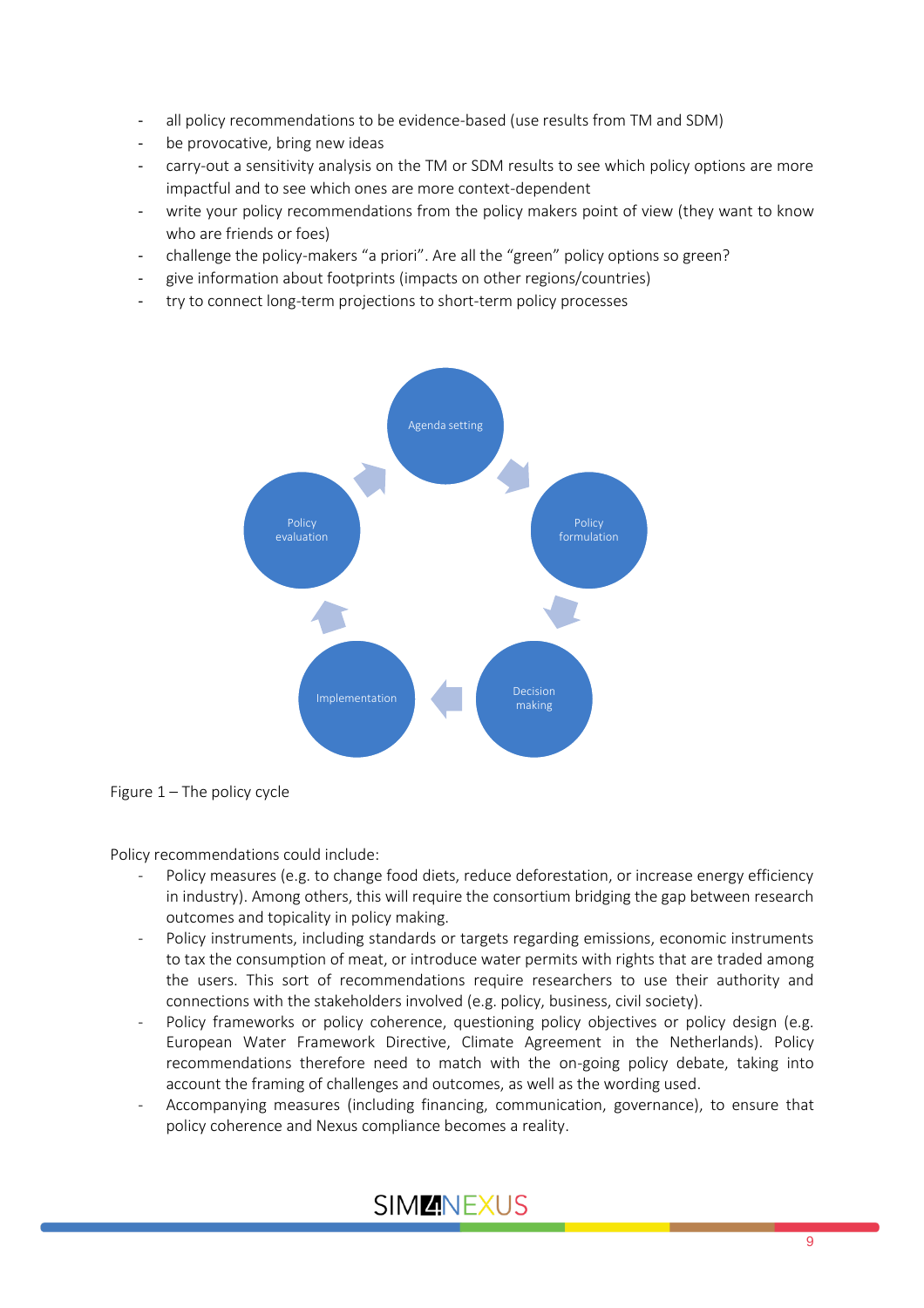# <span id="page-9-0"></span>3 Guiding the design of policy recommendations

### <span id="page-9-1"></span>3.1Common approach for developing policy recommendations

SIM4NEXUS aims to adopt a common approach to develop policy recommendations. Such recommendations could be tailor-made for specific case studies (e.g. change land management practices to control micro-climates in Central Europe) or could be valid at EU or global level (e.g. stimulate environmentally sustainable practices in agriculture through farm support like the Common Agricultural Policy – CAP).

Policy recommendations are targeted at decision makers in policy and stakeholders involved in the political debates. An outside-inside approach is proposed In order to make such policy recommendations heard and understood, including: (i) bridge the gap between research outcomes and topicality in policy making, (ii) use the authority and connections to be heard and (iii) match with the on-going policy debates (e.g. reach target groups in time, using the language and framing that is understood). Modelling outcomes and research findings from SIM4NEXUS need to be translated into messages and storylines that are understood by policy makers.

The proposed outside-inside method takes into consideration:

- 1. What are the current policy issues, policy processes and framing in your region/country/EU/global at the moment and near future (5 years), concerning low-carbon and resource efficiency? What is on the policy agenda?
- 2. What are entrances for SIM4NEXUS to play a role in this policy process? What is the position of the institutions involved in SIM4NEXUS to play a role in it, and what role? What entrances (personal) can be used? National, regional and transboundary cases can use the stakeholder mapping they did for D2.2.
- 3. What does this mean for the policy recommendations? What type of recommendations, content (biophysical, socio-economic, policy and governance/organization/process recommendations) and 'framing' (what narratives)?
- 4. What does this mean for the further development of the modelling, policy scenarios, policy goals and means, serious game, roles to be played in the game, learning targets?
- 5. What does it mean for the programming of the rest of the SIM4NEXUS work in each case study?

The research component of SIM4NEXUS does not allow the research and innovation project to provide policy recommendations to anybody that has the authority to decide on them. The research project is aimed to facilitate discussions across the Nexus sectors (water, land, food, energy and climate) offering knowledge that might motivate policy actors to introduce a change (Witmer et al., 2019).

## <span id="page-9-2"></span>3.2Steps towards policy recommendations

Nyasha Musandu (2013) presented a policy brief including the following steps towards an 'actionable policy brief':

- Be focused : ensure that you have identified your target audience beforehand. Understanding who your audience is and what their job entails is crucial. What is their sphere of influence and what change can they implement?
- Be very clear about what the current policy you want to change is.
- Be analytic: Identify the shortfalls of the current policy. Where is this policy failing, why and how can your recommendations improve the status quo?

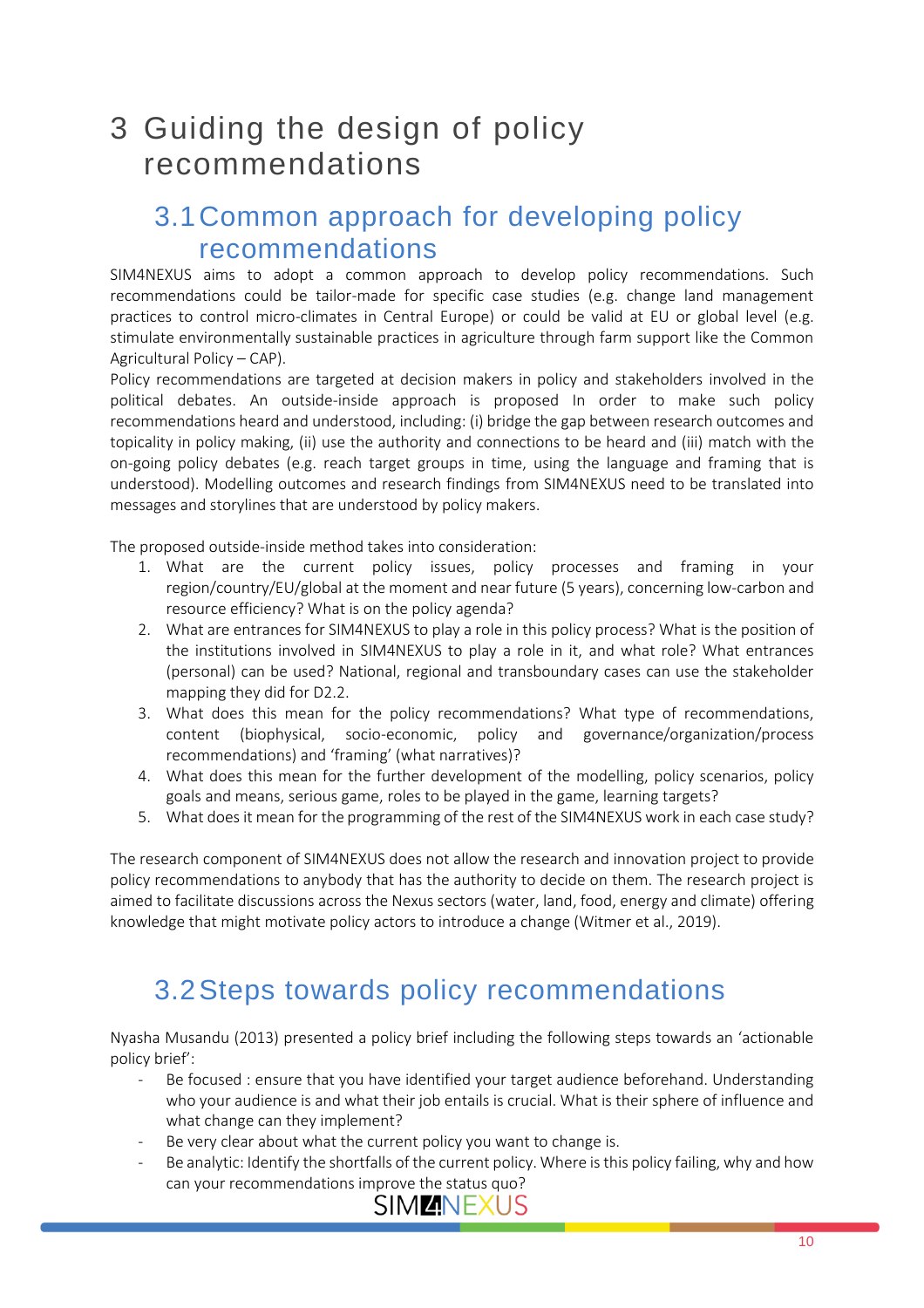- Be aware of how policies are made: remember that government policy actors are interested in making decisions that are practical, cost-effective and socially acceptable.
- Be a changer: What specifically needs to be changed? How will this change come about? What resources will be needed? Where will these resources come from? What is the overall benefit to both the policy maker and society in general? If your recommendations include these components they are much more likely to garner the required change.
- Be active. Try using language that is active rather than passive. Words such as use, engage, incorporate etc.
- Be short. Identify 3 recommendations and elaborate on these. Pick the three that are most practical and relevant for your target audience then focus on presenting these in the most actionable way.
- Be scientific. Make sure your research supports your recommendations. This may sound very obvious but policy makers will want to know that the evidence supports your assertions. Where you are providing an opinion, not supported by research, make this very clear.
- Be realistic. Ask yourself, is my recommendation viable? Does the recommendation seem feasible?

Moreover, Witmer (2019) also offer some additional steps forward to develop policy recommendations, including:

- Be practical, and adapt to the way the policies are developed and evaluated, in particular : exante policy assessments (e.g. how to adapt the EU impact assessment guidelines so they favour policies that are nexus-compliant?), ex-post policy evaluation, impact assessment (SIA or EIA), strategic territorial planning (regional scale) to break down the sectoral silos, financing conditionalities (EU and national scales) to allow for more cross-sectoral projects, and mechanisms that support the prioritisation of projects for public funding including a nexus approach.Be progressive, to tempt policy makers to become more 'nexus' oriented, starting from their own responsibilities and tasks, making them aware of the influences others have on their own policy domain as well as the influences they have on others, supporting them to develop more win-win solutions.
- Be timely, to seize the windows of opportunity that could be ahead of SIM4NEXUS.
- Be co-builder and participate in the on-going policy process.
- Be oriented towards 'sharing' of successful experiences and their preconditions for success.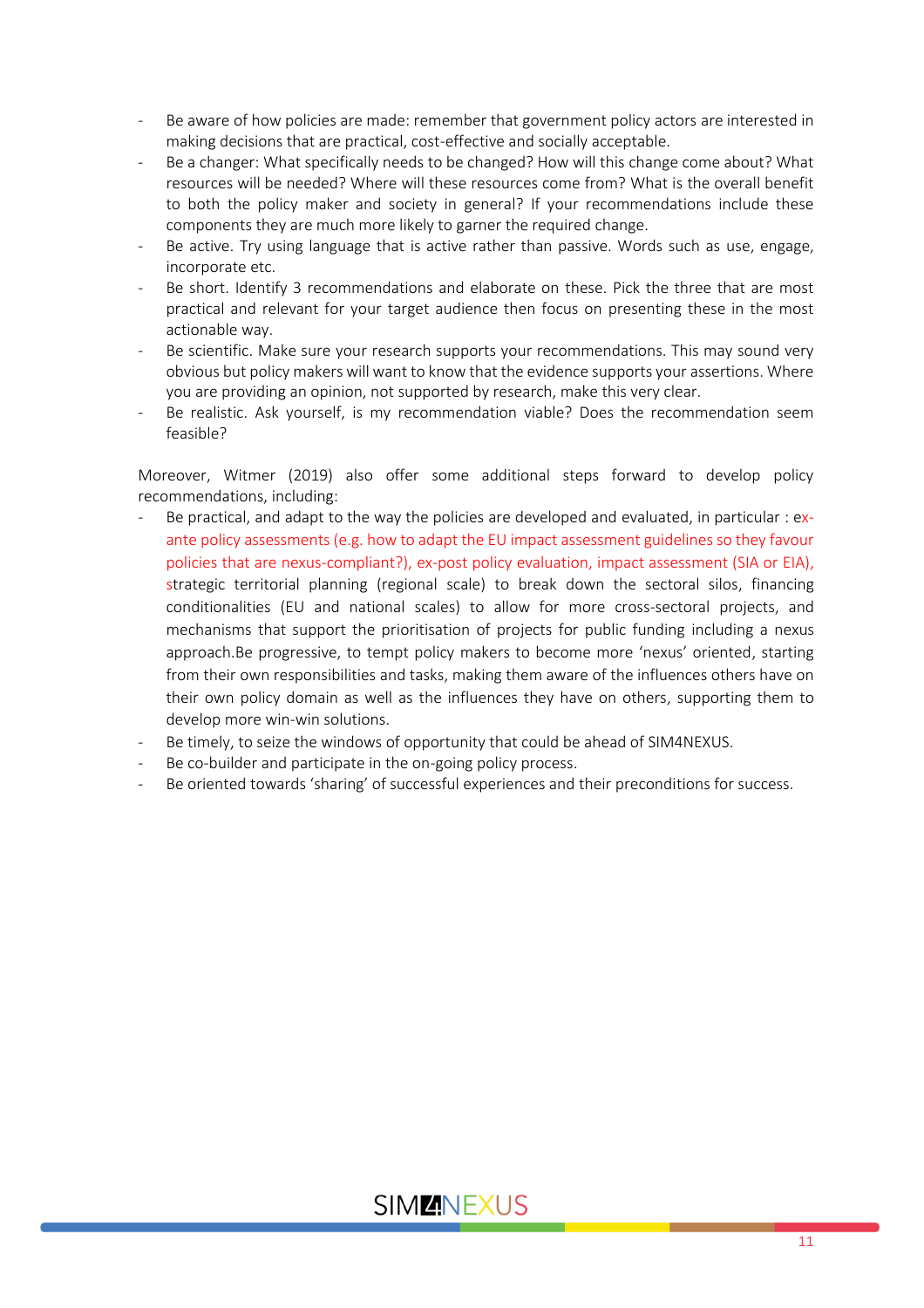# <span id="page-11-0"></span>4 Implementation in SIM4NEXUS

## <span id="page-11-1"></span>4.1Template for case studies to present their policy recommendations

All case studies will present short-term and long-term policy recommendations, using the following template. This framework is included in the outline of Deliverable 5.5.

### Summary of the Nexus issues in the case study [1 page]

This is a summary of your contributions in D5.2, D2.1, D2.2 and D2.3 as well as new insights you have since these deliverables (e.g. during later workshops, by developing the SDM and SG, and by playing the SG with stakeholders during the final workshop).

- What are the Nexus challenges you want to recommend about? How are these nexus issues related to the climate goals in 2050 and resource efficiency goals (i.e. the two main SIM4NEXUS goals).
- How are the different nexus sectors connected ? Please be specific about the sectors, e.g. not 'water', but surface water quantity, groundwater quality, water efficiency,… Where do their interests come together and conflict or enforce each other ? Connections may be biophysical, geographical, socioeconomic, social, in policies e.g. shared subsidies,…

### Description of the policies targeted for recommendations [2 pages]

In Annex, copy-paste (and update if needed) the stakeholders' mapping from D2.2. Who are the actors you want to target for your policy recommendations ? Which other actors are influenced, involved, should change their behavior?

Which are the policies that are relevant for your recommendations ? Please refer to the policies listed and described in D2.2 (update if necessary). What are currently the policy issues, policy processes in your territory, concerning the transitions to a low-carbon and resource-efficient society? What is currently on the policy agenda? What are the key questions and key issues that these processes face and what recommendations can SIM4NEXUS give about them? What are entrances for SIM4NEXUS to play a role in this policy process and discussion? What does it mean for the content, formulation and framing of the recommendations?

### Policy recommendations

The subtitles are indicative of the diversity of recommendations we are looking for. Please adapt with the relevant headline of your recommendations. For each policy recommendation, fill-in the "in-short" table. You can list as many recommendations as you want (not limited to 5).

### - *Changes in policy outputs [1/2 page]*

Examples of policy outputs : topics addressed, targets, goals, especially changes in climate goals (mitigation AND adaptation) and resource efficiency goals.

Description of the recommendation

Specify cross-scale and cross-sector connections.

Specify the pre-conditions for ensuring their efficiency when implemented and which implementation barriers should be removed.

Detail cost-effectivity and social implications of the policy recommendation.

| In short | Recommendation name |  |
|----------|---------------------|--|
|          |                     |  |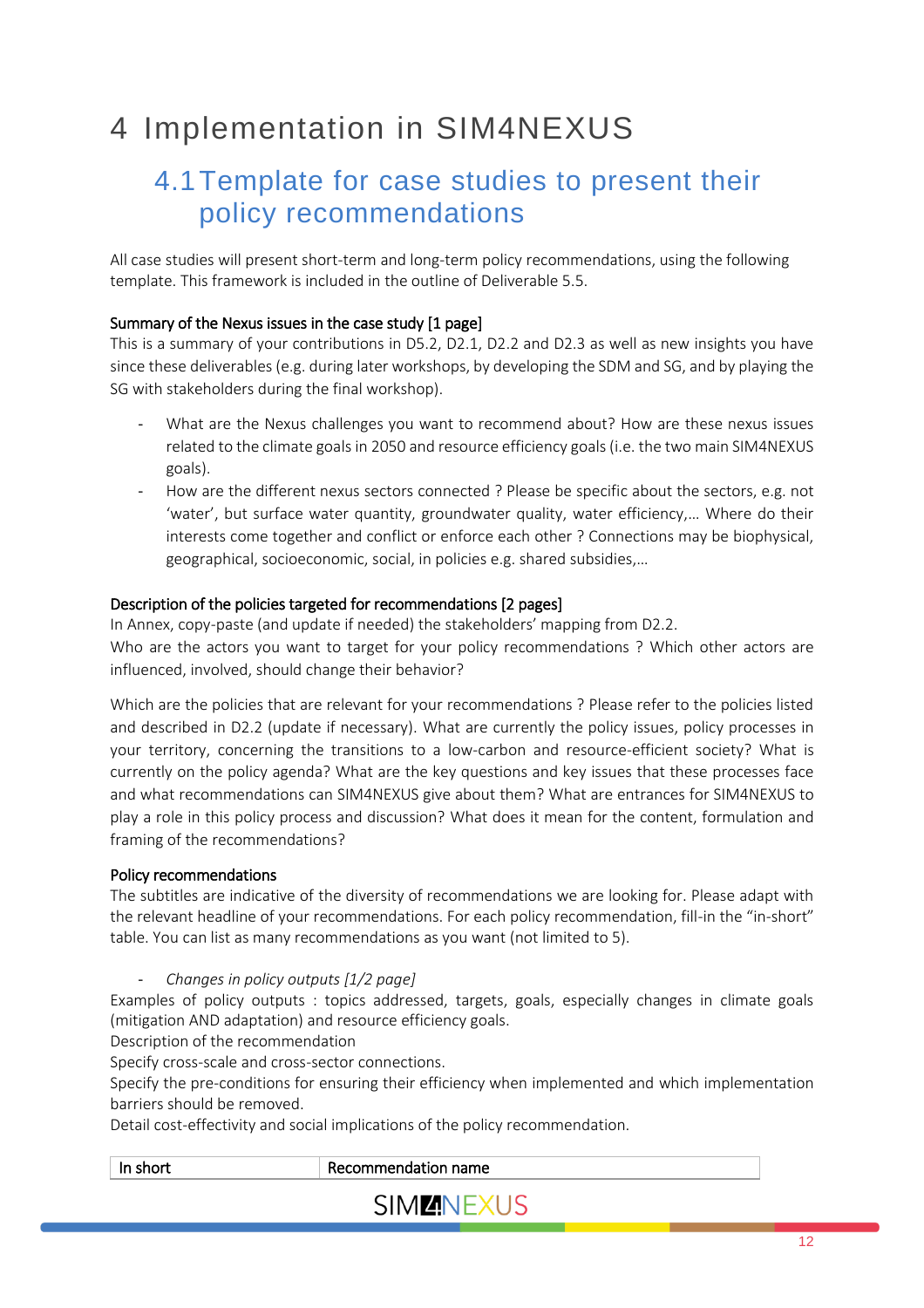| Target group                | (who should act ?)                                               |
|-----------------------------|------------------------------------------------------------------|
| Target policy goal          |                                                                  |
| Target policy instrument    |                                                                  |
| Target policy process phase |                                                                  |
| Administrative level        | community, region, country, EU                                   |
| Time scale                  | short term till 2030, middle-term till 2050, long-term till 2100 |
| Cost-effectivity            |                                                                  |
| Social implications         |                                                                  |

- *Changes in policy contents [1/2 page]*

Examples of policy contents: instruments (economic, legal, education,….), way of implementation, filling in gaps, eliminate inconsistencies and ambiguities, barriers, …….

About legal regulations, specify if possible:

- *Command & control based regulation:* also called ' means-regulation'; detailed instructions from binding national laws/through EU-regulation
- *Performance-based regulation:* no dictate on which materials or processes the regulated entity must use to achieve societal goals, but rather standards to be met. Allows more flexibility to decide the most efficient way to meet that standard.
- *Management-based (self)regulation:* often used when there are many and highly heterogeneous actors where goals are diffuse and hard to measure. Standards and evaluations might be required to include certificates with a third-party, non-governmental, control.

Description of the recommendation

Specify cross-scale and cross-sector connections.

Specify the pre-conditions for ensuring their efficiency when implemented and which implementation barriers should be removed.

Detail cost-effectivity and social implications of the policy recommendation.

| In short                    | Recommendation name                                              |
|-----------------------------|------------------------------------------------------------------|
| Target group                | (who should act ?)                                               |
| Target policy goal          |                                                                  |
| Target policy instrument    |                                                                  |
| Target policy process phase |                                                                  |
| Administrative level        | community, region, country, EU                                   |
| Time scale                  | short term till 2030, middle-term till 2050, long-term till 2100 |
| Cost-effectivity            |                                                                  |
| Social implications         |                                                                  |

- *Innovations [1/2 page]*

Examples of innovation : technical, social, economic, governance.

Description of the recommendation

Specify cross-scale and cross-sector connections.

Specify the pre-conditions for ensuring their efficiency when implemented and which implementation barriers should be removed.

Detail cost-effectivity and social implications of the policy recommendation.

| In short                    | Recommendation name |
|-----------------------------|---------------------|
| Target group                | (who should act ?)  |
| Target policy goal          |                     |
| Target policy instrument    |                     |
| Target policy process phase |                     |
| SIMI<br>ZNI –               |                     |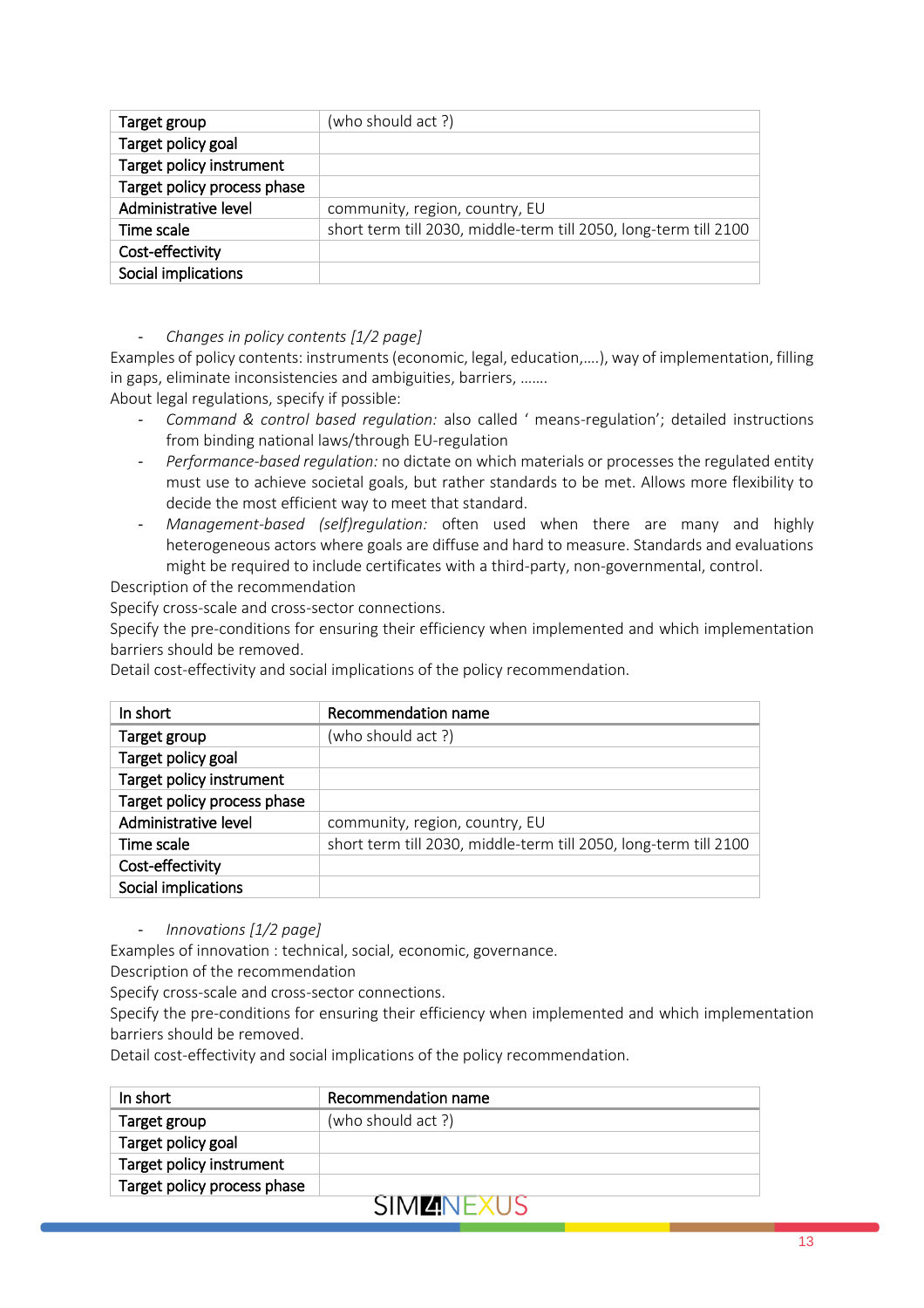| Administrative level | community, region, country, EU                                   |
|----------------------|------------------------------------------------------------------|
| Time scale           | short term till 2030, middle-term till 2050, long-term till 2100 |
| Cost-effectivity     |                                                                  |
| Social implications  |                                                                  |

#### - *Changes in the policy process [1/2 page]*

Examples of policy process : advices, success factors and failing risks, do's and don'ts, formal and informal arrangements.

- Do you have updated contributions or ideas compared to D2.2 and D2.3?
- Check Tables 5 and 8 with success factors in D2.3. Do you have recommendations how the success factors can be implemented and work?

Make the recommendations specific in terms of where in the policy cycle they are meant to have effect:

- Policy formation (problem definition, agenda setting, organization and process who how when involved: plans, goals, targets, target groups, tasks, actions/measures, instruments, financing).
- Policy implementation (translation to practical level, actions in practice: elaborate targets at regional/local scale, who does what, how, when, measures, instruments and enforcement, finances, other resources).
- Translation from higher level (EU, national) to lower level (regional, local) policy and feedback the other way round.
- Monitoring and policy evaluation.

| In short                    | Recommendation name                                              |
|-----------------------------|------------------------------------------------------------------|
| Target group                | (who should act ?)                                               |
| Target policy goal          |                                                                  |
| Target policy instrument    |                                                                  |
| Target policy process phase |                                                                  |
| Administrative level        | community, region, country, EU                                   |
| Time scale                  | short term till 2030, middle-term till 2050, long-term till 2100 |
| Cost-effectivity            |                                                                  |
| Social implications         |                                                                  |

- *Changes in the science-policy interface [1/2 page]*

Describe missing knowledge or (new) relevant knowledge and knowledge sharing.

Describe recommendations for new research and for Horizon Europe.

Specify cross-scale and cross-sector connections.

Specify the pre-conditions for ensuring their efficiency when implemented and which implementation barriers should be removed.

Detail cost-effectivity and social implications of the policy recommendation.

| In short                    | Recommendation name                                              |
|-----------------------------|------------------------------------------------------------------|
| Target group                | (who should act ?)                                               |
| Target policy goal          |                                                                  |
| Target policy instrument    |                                                                  |
| Target policy process phase |                                                                  |
| Administrative level        | community, region, country, EU                                   |
| Time scale                  | short term till 2030, middle-term till 2050, long-term till 2100 |
| Cost-effectivity            |                                                                  |
| Social implications         |                                                                  |

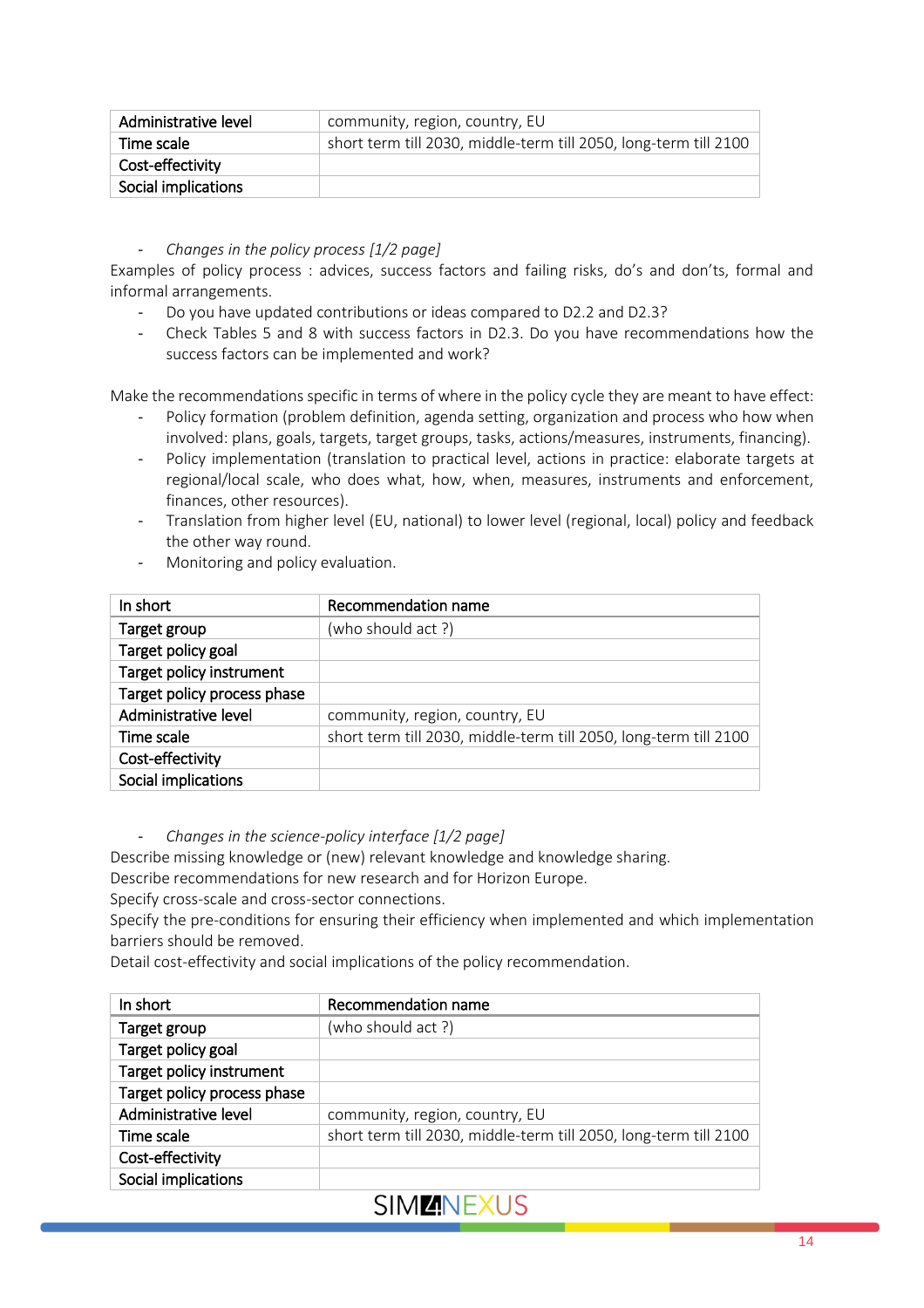#### - *Conclusion on coherent, Nexus-compliant policies [1/2 page]*

Do you have recommendations for changes in policies to make them more coherent? Reflect on how policy conflicts could be solved and synergies exploited through a Nexus approach. What do you consider added value of a nexus approach in your case ? Is Nexus-compliance achievable ?

### 4.2Topics covered by the case studies

<span id="page-14-0"></span>Each case study is developing policy scenarios which will be tested through the SDM and the Serious Game. The results from the testing work will be the basis to formulate policy recommendations that are evidence-based. The case studies are regularly questioned about the policy scenarios : an overview was presented in Riga during the workshop (July 2019), and an update has been produced following a round of interviews with the case studies leaders in October and November 2019. The below table gives an overview of the policy scenarios for all case studies. This list of scenarios might not be fully covered through the SDM and related data bases, and might be subject to change during the coming months.

| Case study                | <b>Policy scenarios</b>                                                                                                                                                                                                                                                                                                                                                                                                                                                                                                                                                                                                                                                                                                                                           |
|---------------------------|-------------------------------------------------------------------------------------------------------------------------------------------------------------------------------------------------------------------------------------------------------------------------------------------------------------------------------------------------------------------------------------------------------------------------------------------------------------------------------------------------------------------------------------------------------------------------------------------------------------------------------------------------------------------------------------------------------------------------------------------------------------------|
| Global                    | Scenario 1 : limit global warming to a maximum of 2°C (SDG13), to increase the share of<br>renewable and energy efficiency (SDG7)<br>Scenario 2 : aims to limit the expansion of agricultural land use and to ensure the<br>conservation of terrestrial biodiversity (SDG15)<br>Scenario 3 : food: aims to ensure sufficient, nutritious and affordable food for all (SDG2)<br>Scenario 4 : water: aims to reduce water scarcity, to improve water quality and to ensure<br>adequate sanitation for all (SDG6)<br>Scenario 5 : total: aims to combine all of the above targets highlighting synergies and<br>trade-offs between the different targets                                                                                                             |
| <b>Europe</b>             | Scenario 1: 2 degrees emission pathway (RCP 2.6)<br>Scenario 2: Bio-energy<br>Scenario 3: Accelerated green technological adoption<br>Scenario 4 : Healthy diets                                                                                                                                                                                                                                                                                                                                                                                                                                                                                                                                                                                                  |
| The<br><b>Netherlands</b> | Scenario 1: The 2 Degree scenario combines SSP2 with a climate mitigation in accordance<br>with the Paris agreement;<br>Scenario 2: The 'high level greenhouse gas tax in Europe'<br>Scenario 3: 'Only renewables and non-renewables with ccs in Europe'<br>Scenario 4: 'Additional possibilities for non-biomass renewables'<br>Scenario 5: land-use related policy scenario, with consequences of a fixed share of land<br>used for energy from biomass in the EU                                                                                                                                                                                                                                                                                               |
| Sweden                    | Scenario 1: reduce GHG emissions by increasing renewable energy through subsidies for<br>solar panels / electric trucks<br>Scenario 2: reduce GHG emissions by increasing the use of biomass from forests and<br>energy crops through start-up grants<br>Scenario 3: reduce greenhouse gas emissions by re-wetting wetlands<br>Scenario 4: increase water quality through a fertilizer tax<br>Scenario 5: decrease water use through household water fees, industry tax and<br>agriculture tax for water use<br>Scenario 6: increase food production and security through subsidies on fertiliser and<br>subsidies for increasing agricultural area<br>Scenario 7: foster biodiversity through increase in rotation age and compensation for<br>forest protection |

SIM**ENEXUS**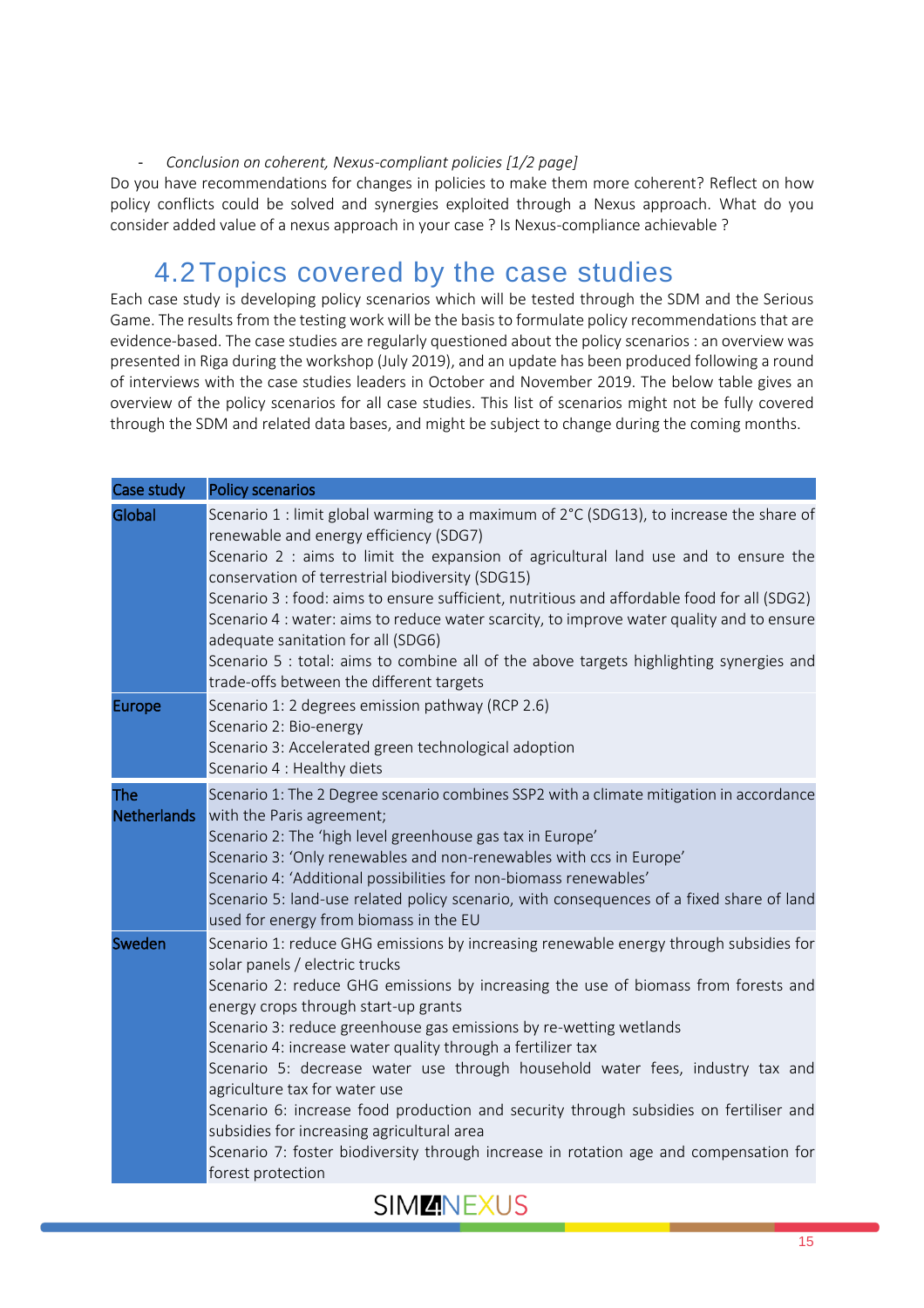| Greece                 | Scenario 1: Water savings - sustainable management of water resources under climate<br>change conditions<br>Scenario 2: Increase of renewables in the national energy mix<br>Scenario 3: Reduce greenhouse gas emissions (mitigation strategies)<br>Scenario 4: Regulation of land uses (i.e. protection of forest land)<br>Scenario 5: Production of high quality agri-food products<br>Scenario 6: Sustainable use of natural resources by touristic sector - green tourism<br>Scenario 7: Sustainable use of natural resources by the agricultural sector                                                                                                                                                                                                                                                                                                                                      |
|------------------------|---------------------------------------------------------------------------------------------------------------------------------------------------------------------------------------------------------------------------------------------------------------------------------------------------------------------------------------------------------------------------------------------------------------------------------------------------------------------------------------------------------------------------------------------------------------------------------------------------------------------------------------------------------------------------------------------------------------------------------------------------------------------------------------------------------------------------------------------------------------------------------------------------|
| Latvia                 | Scenario 1: low-carbon economy (in line with national greenhouse gas mitigation goals)<br>Scenario 2: resource efficiency scenario resulting from the integration of policy goals in<br>different nexus domains<br>Scenario 3: organic farming                                                                                                                                                                                                                                                                                                                                                                                                                                                                                                                                                                                                                                                    |
| Azerbaijan             | Scenario 1 : Climate change impacts - no adaptation<br>Scenario 2 : Climate change adaptation: similar effects to the above but certain<br>adaptation measures will be considered<br>19 policies tested:<br>- 7 on the water sector : water collection systems, water management, recycling<br>desalination, flood protection,<br>- 6 on food : fertilisation, pesticides use, irrigation, seeds selection, soils management,<br>crop rotation<br>- 3 on energy : efficiency, subsidy to renewables, investments<br>- 2 on forests : reforestation and voluntary measures<br>- 1 on climate: reduction of the C footprint                                                                                                                                                                                                                                                                         |
| <b>Andalusia</b>       | Scenario 1: Reduce greenhouse gas emissions through mitigation technologies in<br>agriculture<br>Scenario 2: Improve water use efficiency through water pricing in the agricultural sector<br>Scenario 3: By 2020, final energy consumption from renewable sources has reached 25%,<br>through incentives in agriculture<br>Scenario 4: Sustainable agricultural production by reducing direct payments, enhancing<br>market-oriented agricultural production<br>Scenario 5: Reduce soil erosion, by strengthening agri-environmental measures                                                                                                                                                                                                                                                                                                                                                    |
| Sardinia               | About 40 policy objectives are being developed : methanization development, energy<br>efficiency of buildings, improved water use efficiency with effects on the energy demand,<br>etc.                                                                                                                                                                                                                                                                                                                                                                                                                                                                                                                                                                                                                                                                                                           |
| Southwest<br><b>UK</b> | Scenarios Water: Enhance the sustainability of water services, protect + enhance the<br>natural capital of aquatic environments, protect + enhance human health, enhance the<br>resilience of water service delivery, address affordability of water services<br>Scenarios Energy/climate: reduce reliance on external energy supply, decarbonisation of<br>energy supply, increase energy security, increase the use of renewable resources, address<br>affordability.<br>Scenarios Food: maintain and improve the agri-environment, build farm business<br>development, protect standards of food production, reduce food supply chain emissions<br>and waste.<br>Scenarios Land: develop catchment sensitive farming, mitigation of flood risk and<br>flooding, improve environmental land management, improve soil structure and<br>composition.<br>In total, there are 24 policy objectives. |
| France-<br>Germany     | Scenario 1 : reduction in GHG emissions : reach the commitments made under the Paris<br>Agreement : decrease energy consumption, support the development of renewables,<br>reduce primary consumption of fossil fuels, increase carbon storage, decrease emissions                                                                                                                                                                                                                                                                                                                                                                                                                                                                                                                                                                                                                                |